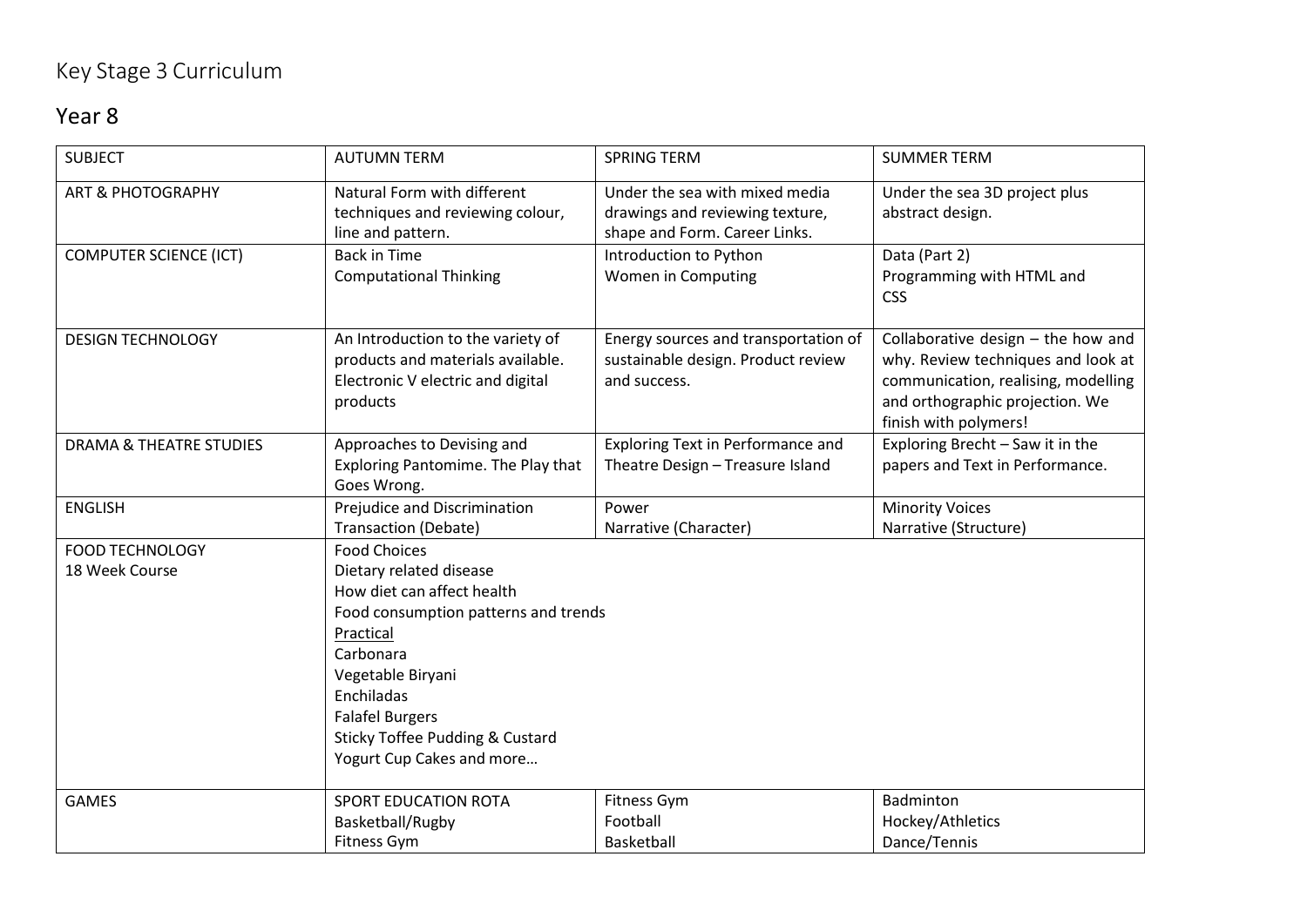|                          | Netball                            | Dance                                | Football                           |
|--------------------------|------------------------------------|--------------------------------------|------------------------------------|
|                          | Dance                              |                                      | Fitness Gym/Tag Rugby              |
| <b>GEOGRAPHY</b>         | Cruel World                        | Tourism in a changing world          | Changing Nations - How?            |
|                          | Topic introduction                 | Nepal/Earthquake/Yellowstone/Napa    | Watery World                       |
|                          | Africa                             | Tourism & Terrorism                  |                                    |
|                          | Tourism in a changing world        |                                      |                                    |
| <b>HISTORY</b>           | <b>English Reformation</b>         | Civil War                            | <b>Slave Trade</b>                 |
|                          | Henry VIII                         | <b>Execution of Charles1</b>         | Poor Law                           |
|                          | Edward                             | Cromwell                             | Factories and child labour         |
|                          | Mary 1                             | Restoration                          | Political reform                   |
|                          | Elizabeth                          | London 1600's and plague             | <b>Public health</b>               |
|                          | James 1                            | Great Fire of London                 | Position of women                  |
|                          | Charles 1                          | Scientific revolution                |                                    |
|                          |                                    | Witchcraft                           |                                    |
|                          |                                    | Role of Women                        |                                    |
|                          |                                    | <b>Industrial Revolution</b>         |                                    |
| <b>MATHEMATICS</b>       | <b>Types of Numbers and Powers</b> | <b>Fractions and Percentages</b>     | Ratio and Proportion               |
|                          | Sequences                          | <b>Revision Techniques</b>           | Measures and mensuration           |
|                          | Number operations and calculations | Equations and formulae               | <b>Statistics</b>                  |
|                          | Angles and probability             | Ratio and Proportion                 | End of year activities             |
| MFL-MODERN FOREIGN       | School - Vocabulary                | <b>Health continued</b>              | Austria                            |
| <b>LANGUAGES</b>         | Pronouns, opinions, questions and  | Holidays- recycle                    | Present tense, future tense, modal |
| German Y8                | key verbs, Grammar and present     | Culture and literature               | verbs and frequency phrases        |
|                          | tense.                             | Countries and modal verbs            | Culture/Poems                      |
|                          | <b>Health Topic</b>                |                                      | Berlin History and sights          |
|                          | Christmas culture                  |                                      |                                    |
| MFL-MODERN FOREIGN       | School - Vocabulary                | <b>Health continued</b>              | Francophonie - recycle             |
| <b>LANGUAGES</b>         | Pronouns, opinions, questions and  | Holidays - recycle                   | Holidays                           |
| French Y8                | key verbs, Grammar and present     | Culture & literature                 | Present tense, future tense, modal |
|                          | tense.                             | Countries and modal verbs            | verbs and frequency phrases        |
|                          | <b>Health Topic</b>                |                                      | Culture/Poems/literature           |
|                          | Christmas Culture                  |                                      |                                    |
| <b>MUSIC</b>             | History of Pop and Winter          | <b>Expression of Music and World</b> | Keyboard duets and Dance           |
|                          | Composition.                       | Music.                               | Composition.                       |
| <b>RELIGIOUS STUDIES</b> | Prejudice and Discrimination       | Sikhism                              | <b>Emotional Health</b>            |
|                          | Suffering and Evil                 | Holocaust                            | <b>Rites of Passage</b>            |